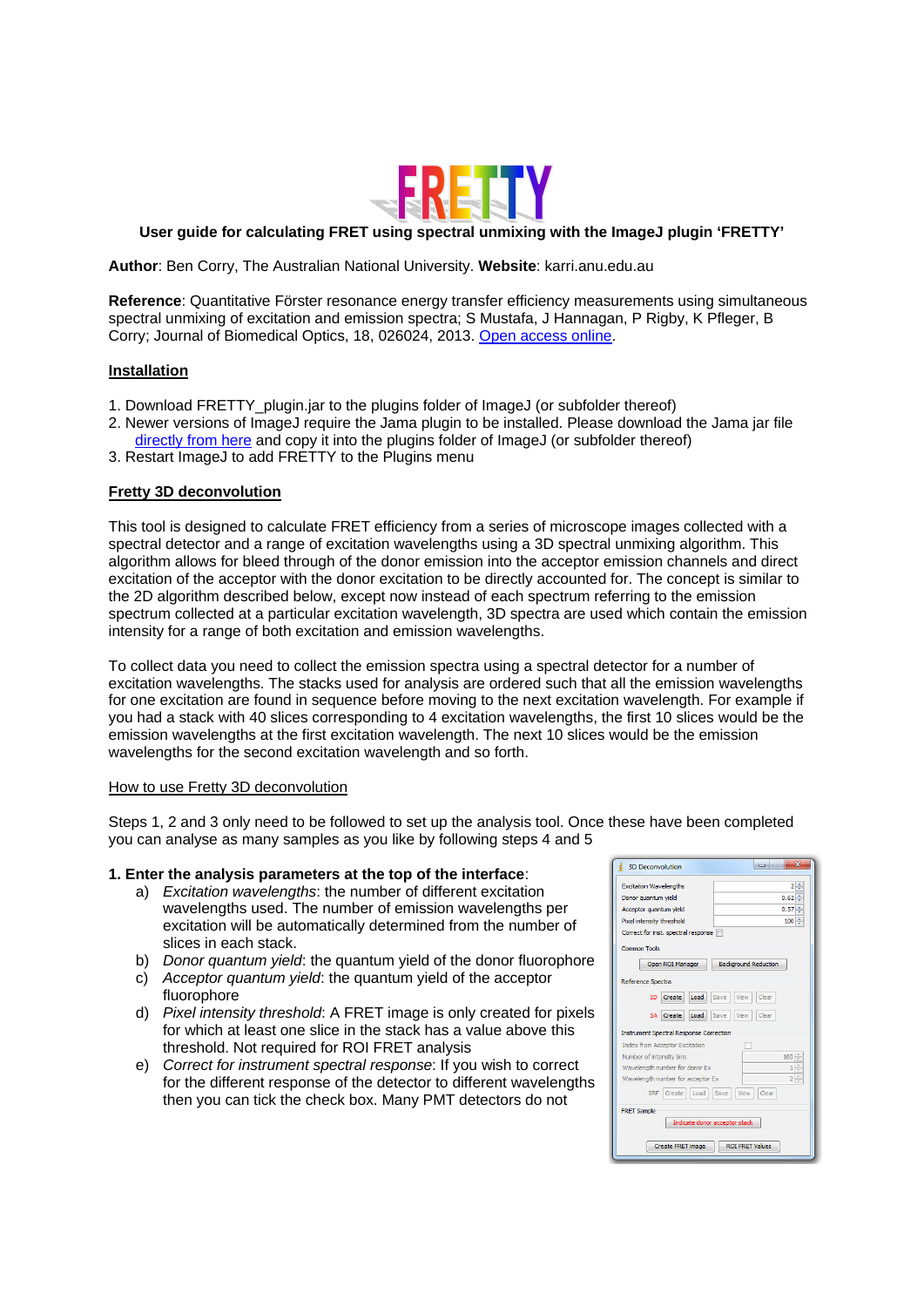respond linearly to the intensity of incident light, and this may differ at different wavelengths. Checking this feature enables a correction to be applied to account for this.

#### **2. Create or load reference spectra**

Red in the spectrum name indicates no spectrum loaded, green indicates spectrum is loaded, grey indicates spectrum is not required

- To create reference spectra:
	- a) Load either the data from the donor only sample (for **SD**) or acceptor only sample (for **SA**) into ImageJ and create a stack ordered as described above. For example use File -> Import -> Image sequence in the main ImageJ window
	- b) Conduct background reduction. To do this, draw background region of interest (ROI) -> press background reduction
	- c) Create reference spectrum by
		- i. Open ROI manager
		- ii. For each cell of interest in the image, draw foreground ROI using the tools in the main ImageJ window and add to ROI manager using the 'add' button
		- iii. Press 'create' in the 2D Deconvolution window to make the reference spectrum . This adds together the values for all currents ROIs to create a reference spectrum.
	- d) Use optional save and view to store or look at spectrum data. Saving the spectra is very useful to expedite the analysis of future FRET images.

Previously saved reference spectra can be loaded using the 'load' buttons without having to open or indicate stacks

## **3. Calculate spectral response correction (SRF)** (optional)

This is only necessary if you are trying to normalise the donor and acceptor emission intensities to correct for the different repose of the detector to different wavelength as described in step 1. The process works by examining all the pixels in an image stack (or set of multiple image stacks) in an image that is expected to have the same FRET efficiency throughout. It then works out a numerical correction as a function of pixel brightness that will yield the same FRET efficiency for all the pixels.

- a) *Index from acceptor excitation*: this determines whether the pixel brightness is determined from a channel with donor excitation or acceptor excitation. We suggest ticking this box if the donor to acceptor ratio is known to be the same in the sample used to calculate the SRF as in the FRET sample being analysed. If this is not true or not known leaving this blank.
- b) *Number of intensity bins*: choose the number of intensity bins to use in the calculation. This refers to the number of bins into which to divide the intensity range in the image. The exact value is not critical, but something in the range of 50-100 works well for 16 bit images, a smaller number can be used for 8 bit images. If the value is too large you will get a warning when you try to create the SRF. In that case we suggest that you reduce the number of intensity bins and try again.
- c) Set the wavelength numbers*. Wavelength number for donor excitation* is used to say which excitation wavelength best excites the donor and *Wavelength number for acceptor excitation* is used to say which excitation wavelength best excites the acceptor
- d) Load one or more image stacks ordered as described above, corresponding to images that you expect to have the same FRET efficiency for all non-background parts of the image. Conduct background reduction on each. The more image stacks used here the better the correction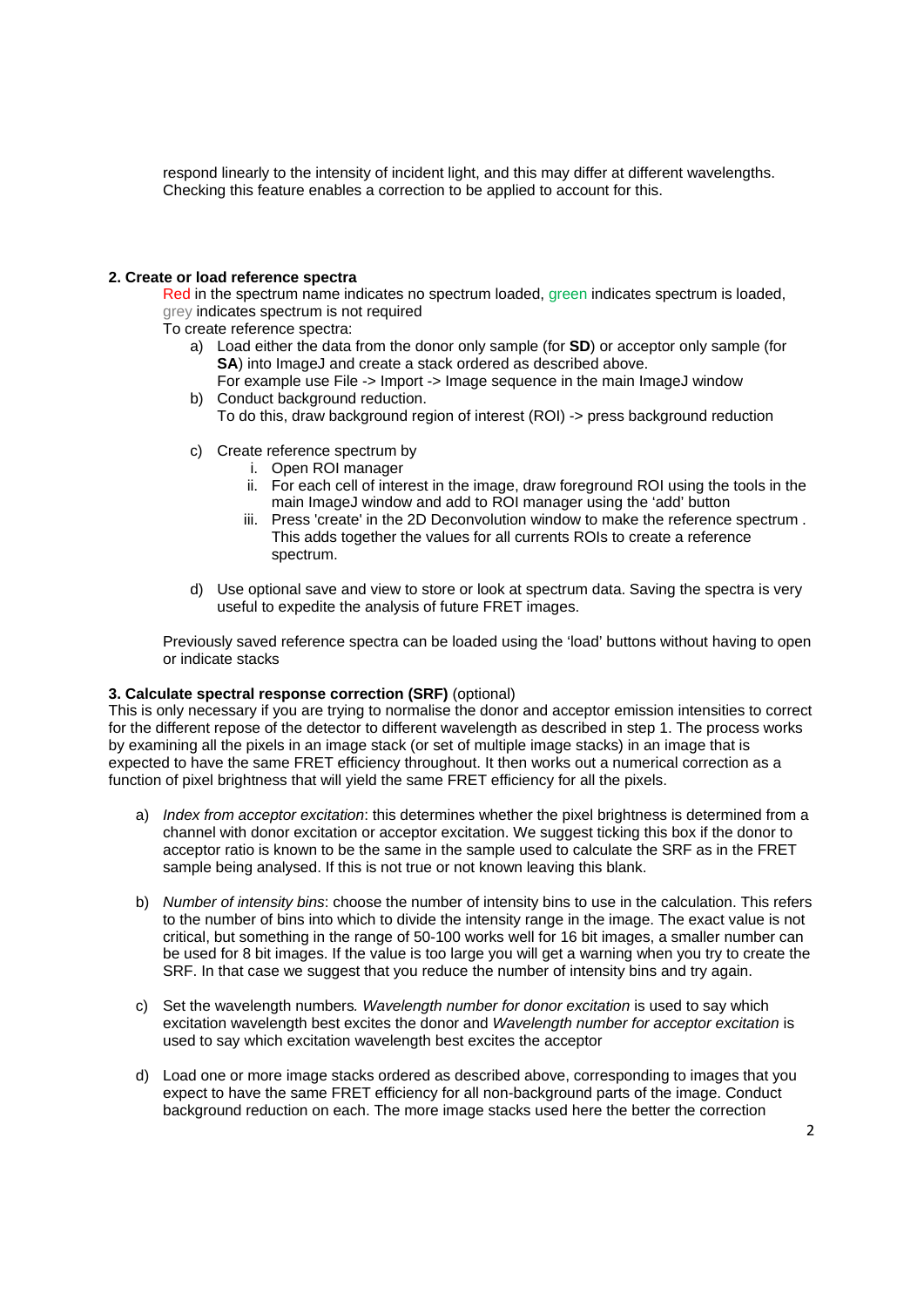function is likely to be as there will be more pixels within each intensity range.

- e) Create the spectral response function by pressing the 'create' button. The reference spectra must have already been loaded before you do this!
- f) The function can be viewed, or saved for future use. Saving the IRF is very useful to expedite the analysis of future FRET images.
- g) Previously saved IRF can be loaded using the 'load' button without having to load or indicate stacks

## **4. Load images for analysis**

- a) Load the data from the mixed sample (FRET sample containing both donor and acceptor) into ImageJ and create a stack ordered as described above.
- b) Conduct background reduction.
- c) Make this FRET stack the active window (bring it the front) by clicking on it if it is not already at the front
- d) Press 'Indicate donor acceptor stack' button to classify this stack

## **5. FRET analysis**

To create a FRET image, in which each pixel is replaced by the FRET efficiency value at that position, click 'create FRET image'

To calculate the FRET efficiency in a region of interest (ROI) using the average intensities in the region, first open the ROI manager, add as many ROIs as you like to the ROI manager, and then click 'ROI FRET values'

**Example videos** are available demonstrating the use of the 3D Deconvolution plugin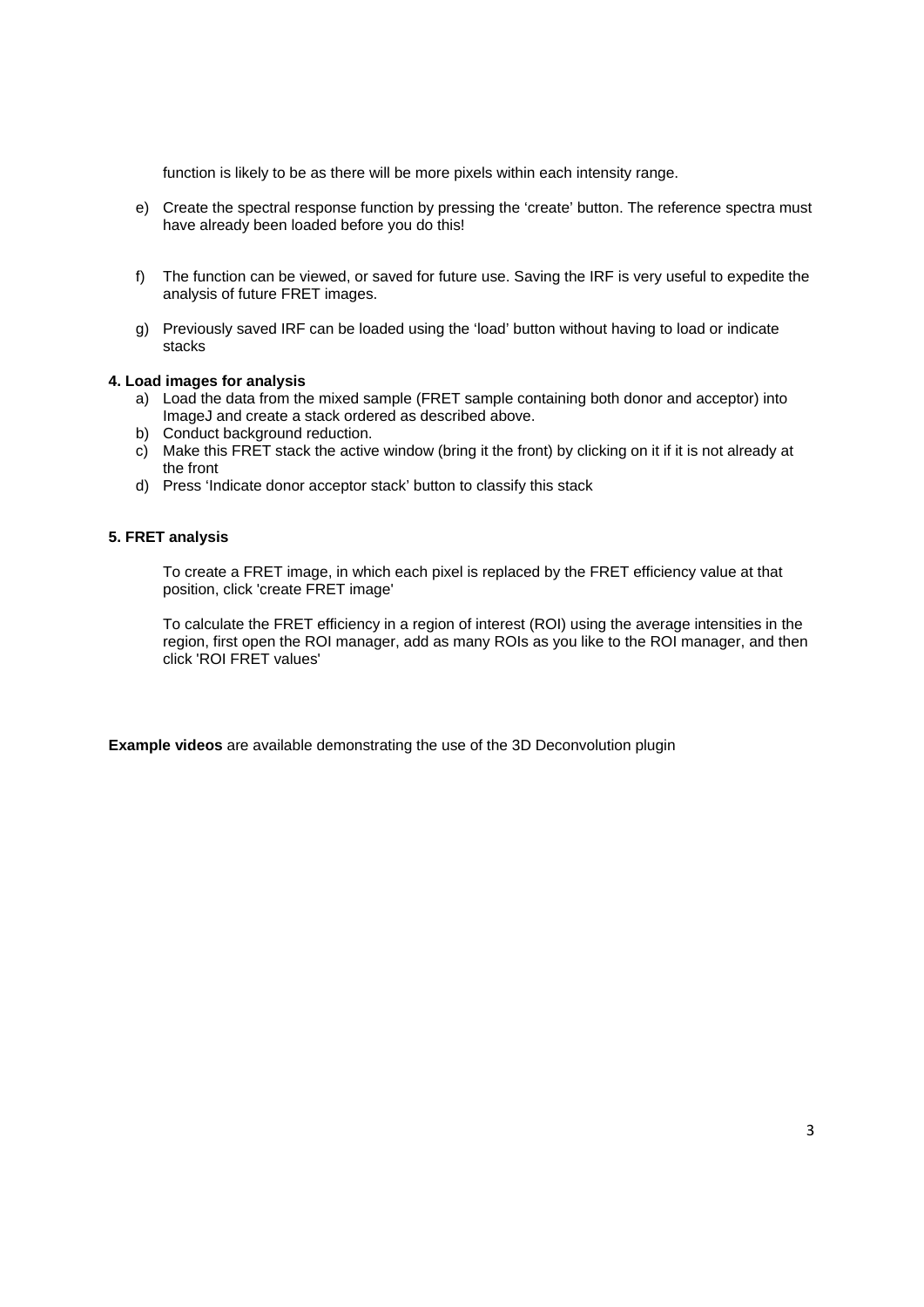## **Fretty 2D deconvolution**

This tool is designed to calculate FRET efficiency from a series of microscope images collected with a spectral detector using a 2D spectral unmixing algorithm. This algorithm allows for bleed through of the donor emission into the acceptor emission channels to be directly accounted for, improving the accuracy of the FRET calculation. A new image can be created in which each pixel contains the FRET efficiency value at that position, or the FRET efficiency can be calculated in a region of interest in the image. The direct excitation of the acceptor using the donor excitation wavelength can be corrected for if desired using the cross excitation function.

**Before using this plugin, consider using the 3Dconvolution plugin**. It is easier and accounts for cross excitation directly rather than requiring an addition correction.

For this tool to work a few simple guidelines must be followed when collecting the microscope data.

- 1. Two excitation wavelengths are required, one designed to primarily excite the donor fluorophore and one to primarily excite the acceptor.
- 2. The emission data should be collected for the same number and range of wavelengths in each case
- 3. All images, ie for donor only sample, acceptor only sample and mixed sample, should be taken with the same microscope settings (eg laser power, detector gain, pinhole etc)
- 4. One set of reference spectra can be used for many mixed samples, provided the same microscope settings were used for collection
- 5. When conducting cross excitation correction
	- a. Acceptor only sample should be imaged using both donor and acceptor excitation without moving the field of view
	- b. The mixed sample (containing both donor and acceptor) should be imaged using both donor and acceptor excitation without moving the field of view

### How to use Fretty 2D Deconvolution

Steps 1, 2 and 3 only need to be followed to set up the analysis tool. Once these have been completed you can analyse as many samples as you like by following steps 4 and 5

## **1. Enter the analysis parameters at the top of the interface**:

- a) *Cross excitation correction*: check this if you want to account for direct excitation of the acceptor fluorophores when using donor excitation wavelength. Requires additional reference spectrum (SAA) and acceptor excitation stack
- b) *Use IRF in FRET Calculations*: Check this if you want to use an 'instrument response function' (IRF) either when calculating the cross excitation correction or calculating FRET efficiency. The IRF is necessary is the detector does not respond linearly to the intensity of incident light. Experience has shown this may be necessary for PMT detectors.
- c) *Wavelengths per sample*: the number of emission wavelengths in each sample, should correspond to the number of images in each stack described below. This should be the same for all the reference spectra and the excitation stacks
- d) *Donor quantum yield*: the quantum yield of the donor fluorophore
- e) *Acceptor quantum yield*: the quantum yield of the acceptor fluorophore
- f) *Pixel intensity threshold*: A FRET image is only created for pixels for which at least one slice in the stack has a value above this

| a e e<br>$\mathbf{x}$<br>2D Deconvolution                     |  |
|---------------------------------------------------------------|--|
| <b>Cross Excitation Correction</b><br>$\overline{\mathbf{v}}$ |  |
| Use IRF in FRET calculations<br>m                             |  |
| <b>Wavelengths Per Sample</b><br>$24 -$                       |  |
| Donor quantum yield<br>0.62                                   |  |
| Acceptor quantum yield<br>0.57                                |  |
| Pixel intensity threshold<br>100                              |  |
| <b>Common Tools</b>                                           |  |
| Open ROI Manager<br><b>Background Reduction</b>               |  |
| Reference Spectra                                             |  |
| SDD Create<br>Load<br>Save<br>View<br>Clear                   |  |
| SAD Create<br>Load<br>Save<br>View<br>Clear                   |  |
| SAA Create<br>Load<br>Save<br>View<br>Clear                   |  |
| <b>Instrument Response Function (IRF)</b>                     |  |
| Number of IRF bins<br>100                                     |  |
| Indicate SAD stack<br>Indicate SAA stack                      |  |
| <b>IRF</b> Create<br>Load<br>Save<br>View<br>Clear            |  |
| Normalise D:A intensities with IRF                            |  |
| $2,000 -$<br>Reference for normalisation                      |  |
| Normalise D:A intensities with SRF<br>IJ                      |  |
| SRF Create Load Save<br>View<br>Clear                         |  |
| <b>FRET Samples</b>                                           |  |
| Indicate donor excitation stack                               |  |
|                                                               |  |
| Indicate acceptor excitation stack                            |  |
| <b>ROI FRET Values</b><br>Create FRET image                   |  |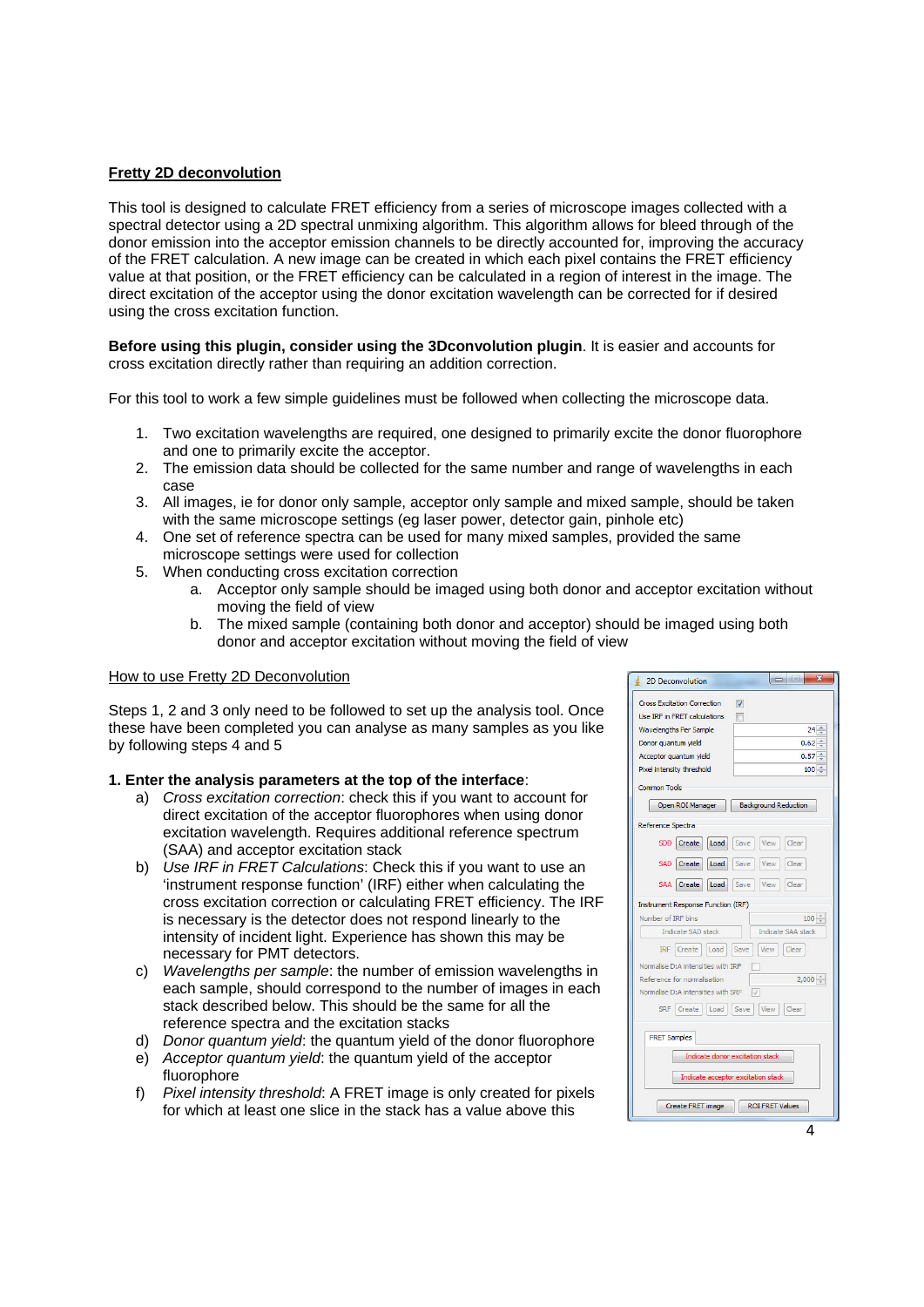threshold. Not required for ROI FRET analysis

### **2. Create or Load the required reference spectra**

Red in the spectrum name indicates no spectrum loaded, green indicates spectrum is loaded, grey indicates spectrum is not required

- The spectra refer to those obtained in each of the following cases:
- **SDD**: Donor only sample with donor excitation
- **SAD:** Acceptor only sample with donor excitation
- **SAA**: Acceptor only sample with acceptor excitation. Only required when using cross excitation correction

To create reference spectra follow the steps below:

For each reference spectra

- i. Open image stack (for example use File -> Import -> Image sequence in the main ImageJ window)
- ii. Draw background ROI -> press background reduction
- iii. Open ROI manager
- iv. For each cell of interest in the image, draw foreground ROI using the tools in the main ImageJ window and add to ROI manager using the 'add' button
- v. Press 'create' in the 2D Deconvolution window to make the reference spectrum . This adds together the values for all currents ROIs to create a reference spectrum.
- vi. Use optional save and view to store or look at spectrum data. Saving the spectra is very useful to expedite the analysis of future FRET images.

*Note that SDA and SAA spectra should be created using images of the exact same sample and the same ROIs* 

Previously saved reference spectra can be loaded using the 'load' buttons without having to open or indicate stacks

## **3. Create or load instrument response function (IRF)** (optional)

If you want to use the IRF then follow the steps below, otherwise you move directly to step 4

To create an instrument response function:

- a) Choose the number of intensity bins to use in the calculation. This refers to the number of bins into which to divide the intensity range in the SAD and SAA stacks. The exact value is not critical, but something in the range of 50-100 works well for 16 bit images. If the value is too large you will get a warning when you try to create the IRF.
- b) Make the SAD stack the active window (bring it the front) by clicking on it. This is the same stack used for creating the SAD spectrum in step 2 above. **SAD:** Acceptor only sample with donor excitation **SAA:** Acceptor only sample with acceptor excitation.
- c) Press 'Indicate SAD stack' button to classify this stack
- d) Make the SAA stack the active window (bring it the front) by clicking on it. This is the same stack used for creating the SAA spectrum in step 2 above. **SAA:** Acceptor only sample with acceptor excitation.
- e) Press 'Indicate SAD stack' button to classify this stack
- f) Once both stacks have been indicated and the buttons are green, press 'create' to make an IRF
- g) Use optional save and view to store or look at the IRF data. Saving the IRF is very useful to expedite the analysis of future FRET images.

Previously saved IRF can be loaded using the 'load' button without having to load or indicate stacks